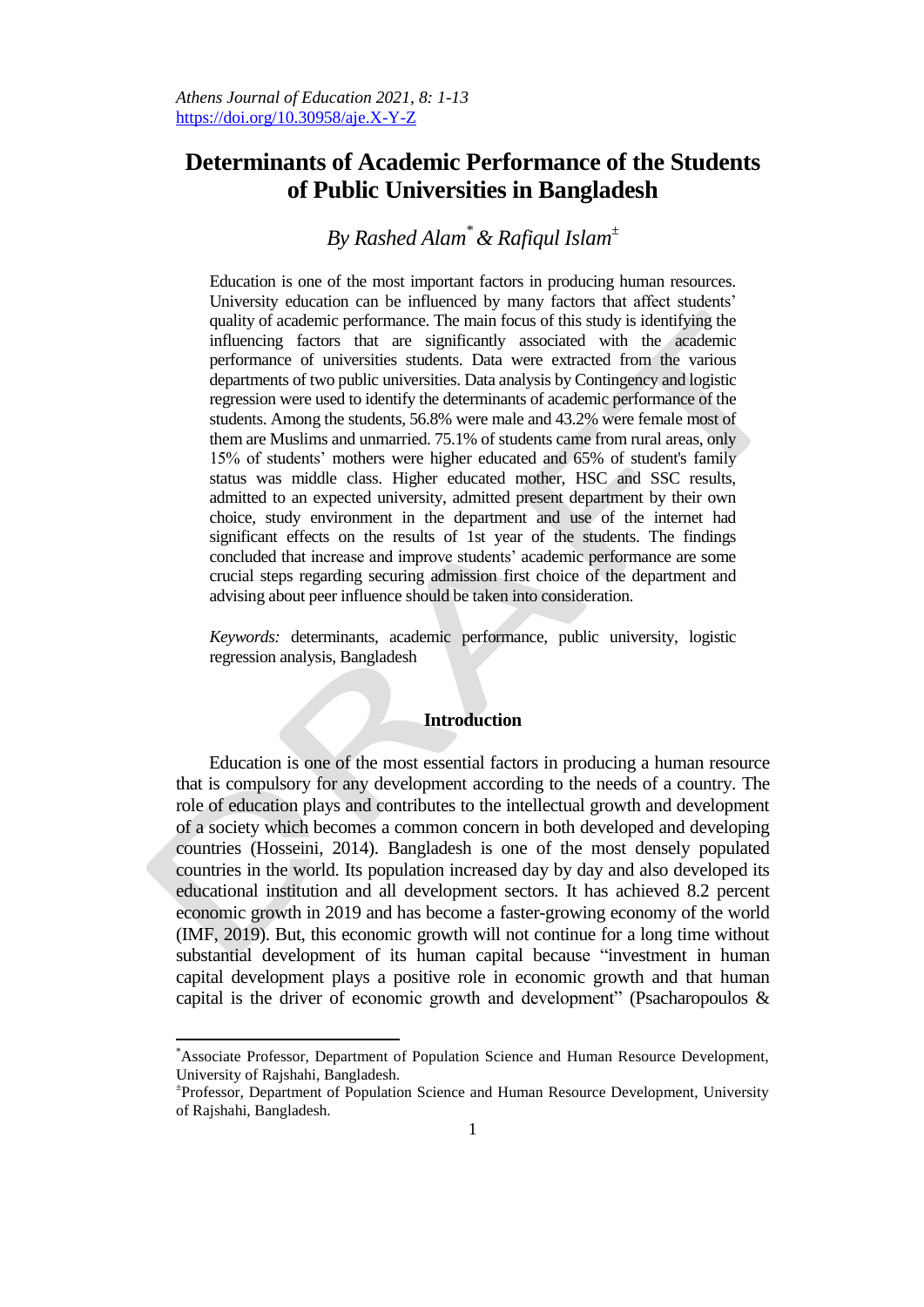Woodhall, 1997). This economic growth and development depend on its education systems. Thus, the development of human capital through quality of higher education and training must be needed for Bangladeshi people, if it wants to ensure sustainable development and growth of its economy (SDGs, 2030; Sarkar & Hossain, 2019). The quality of the education system may reflect the development efforts that must be made in the social, economic, and political spheres. Furthermore, in this era of globalization and technological revolution, education is considered the first step for every human activity (Battle & Lewis, 2002). Higher education in Bangladesh has grown at an exponential rate during the last two decades.

Students are an essential asset for every educational institution. The social and economic development of a country is directly related to the academic performance of students. These factors have a major impact on learning performance, but these factors vary from person to person and from country to country (Hanushek, 1997). Indeed, academic performance can be influenced by several factors that influence the quality of academic performance, both inside and outside the school. These factors may be termed as student factors, family factors, school factors, and peer factors (Crosnoe, Johnson, & Elder, 2004). It is important to ensure both the internal and external efficiency of any academic performance must be desirable of the students. Internal efficiency is the utility created within the system by the students output and external efficiency manifests the adaptability of the performance output in an external environment (Windham, 1990).

Education as well as academic achievement of students imposes a high impact to create better citizens and plays a vital role in producing the best quality manpower and leader for economic and social development of the country (Ali et al., 2009). Most people know that the number of determinants or factors other than university entrance results may significantly affect the academic performance of students. The factors might be the type and location of secondary school performance, type of admission, quality of teaching, study habit, economic and educational background of parents, references and textbook availability, student"s placement by their first choice, etc. (Kapur, 2018). In our study, we take the Grade point average (GPA) of students can measure student academic performance. This idea supported by (Hijazi & Naqvi, 2006) stated that GPA in university is a commonly used indicator of student academic performance. Therefore, we conducted this study to identify the determinants of the academic performance of the students

### **Public Universities Scenario in Bangladesh**

The area comprising present Bangladesh was to have no university for a long time during the British rule. A teaching cum residential university was set up first in Dhaka in 1921. The second university was set up in Rajshahi in 1953. In total there had been 6 public universities in the country before 1971. After the liberation of Bangladesh in 1971, during the last 50 years, the higher education scenario has greatly been transformed. The number of public universities has increased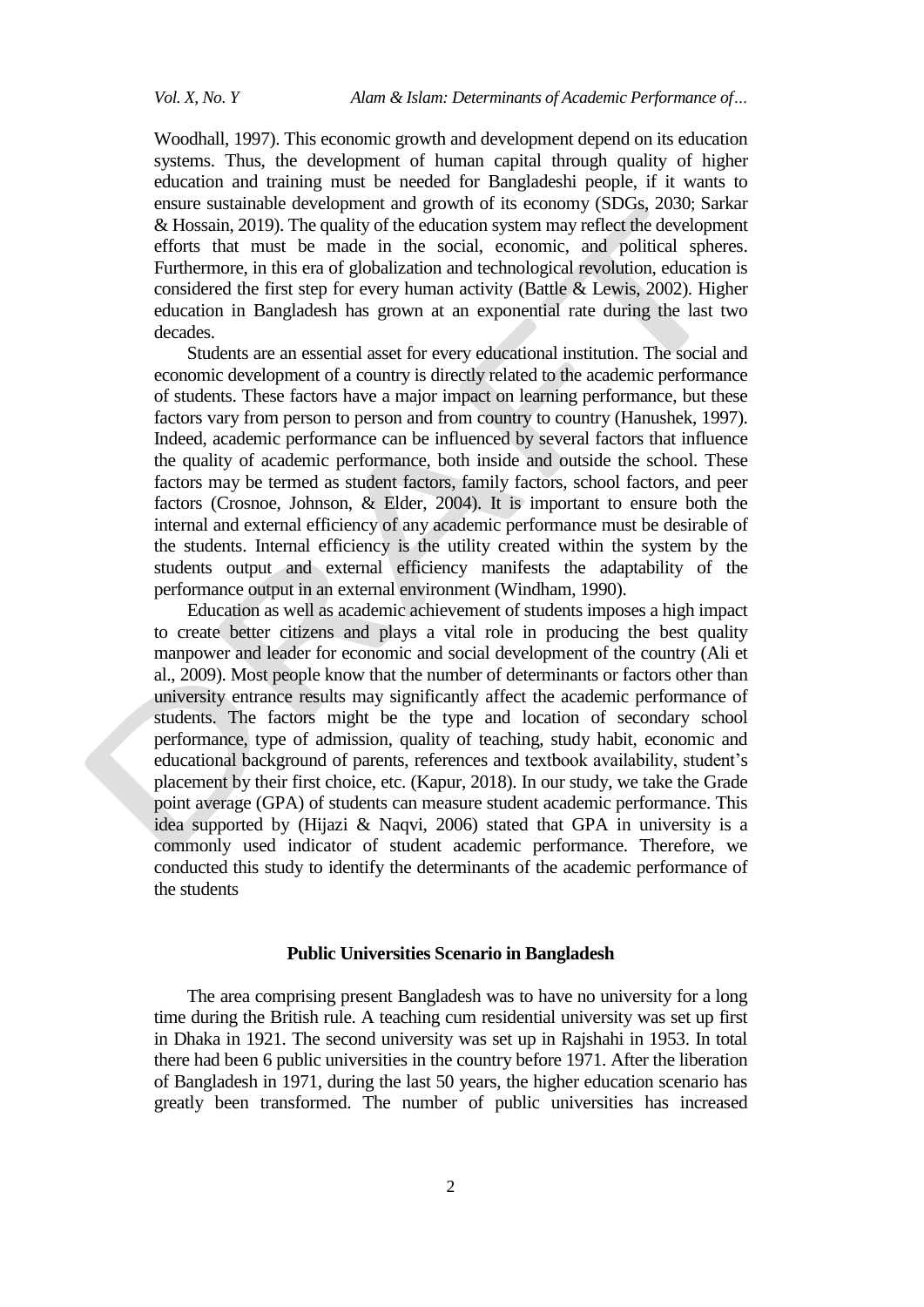significantly (Table 1). University seats are a scarce commodity in Bangladesh, especially at quality institutions of higher education in 2017, 801,711 potential students had passed the HSC exams, but [fewer than 50,000](https://www.thedailystar.net/supplements/nation-builders-tomorrow/integrated-admission-test-public-universities-bangladesh) available seats in the top tier of competitive public universities<sup>1</sup>. However, larger numbers of spaces are available at the less reputable and non-competitive are National University and Open University, as well as in open distance education. Admission criteria differ by institution and faculty, but entrance examinations that are often hard to pass are a common requirement at competitive institutions, in addition, to set minimum GPAs in the HSC/Alim examinations. There may also be minimum grade cutoffs in specific subjects (for example, high grades in mathematics for science programs). Science and engineering programs are generally hard to get entrance compare to programs in the social sciences and humanities. All public Higher education institution (HEIs) are required to use centralized entrance examinations in Bangla, English, and major-specific subjects, according to the current national [education policy](https://reliefweb.int/sites/reliefweb.int/files/resources/02.National-Education-Policy-2010-English.pdf) and also the specific universities rules and regulation.

|      | INALIO GALINE 1701-2020<br>No. of | No. of          | No. of          | <b>Teacher-Student</b> |  |
|------|-----------------------------------|-----------------|-----------------|------------------------|--|
| Year | <b>Universities</b>               | <b>Teachers</b> | <b>Students</b> | Ratio                  |  |
| 1981 | 6                                 | 1,245           | 16,683          | 1:13.4                 |  |
| 1994 | 11                                | 3,241           | 45,699          | 1:14.1                 |  |
| 2001 | 20                                | 5,241           | 92,562          | 1:17.7                 |  |
| 2006 | 29                                | 7,905           | 153,249         | 1:19.4                 |  |
| 2011 | 35                                | 9,781           | 389,963         | 1:39.9                 |  |
| 2012 | 35                                | 10,568          | 413,434         | 1:39.1                 |  |
| 2013 | 37                                | 11,323          | 457,183         | 1:40.4                 |  |
| 2014 | 37                                | 12,047          | 496,425         | 1:41.2                 |  |
| 2015 | 38                                | 12,531          | 541,506         | 1:43.2                 |  |
| 2016 | 38                                | 13,072          | 594,052         | 1:45.4                 |  |
| 2017 | 41                                | 13,168          | 519,488         | 1:39                   |  |
| 2018 | 44                                | 13,465          | 527,546         | 1:38.6                 |  |
| 2019 | 46                                | 13,988          | 531,544         | 1:38                   |  |
| 2020 | 49                                | 14,293          | 535,988         | 1:37.5                 |  |

*Table 1.* Number of Universities, Teachers, and Students and Teacher-Student Ratio during 1981-2020

*Source:* UGC Annual Report up to 2020.

 $\overline{a}$ 

Public University out of 49 public universities, 3 newly established agricultural and science and technology universities have not yet started their academic activities, 44 universities are teaching universities having their classroom, residential accommodation, and other physical facilities in their campus, and the remaining 2 are special, of which one is the National University (NU) and open university, an affiliating university, which affiliates all degree colleges that provide general education, conducts examination and awards certificates or diplomas depending on the nature of academic programs, and offers subject-wise special training and M. Phil and Ph.D. programs for the teachers of affiliated colleges.

<sup>1</sup>Bangladesh Bureau of Educational Information and Statistics[: http://www.banbeis.gov.bd/.](http://www.banbeis.gov.bd/)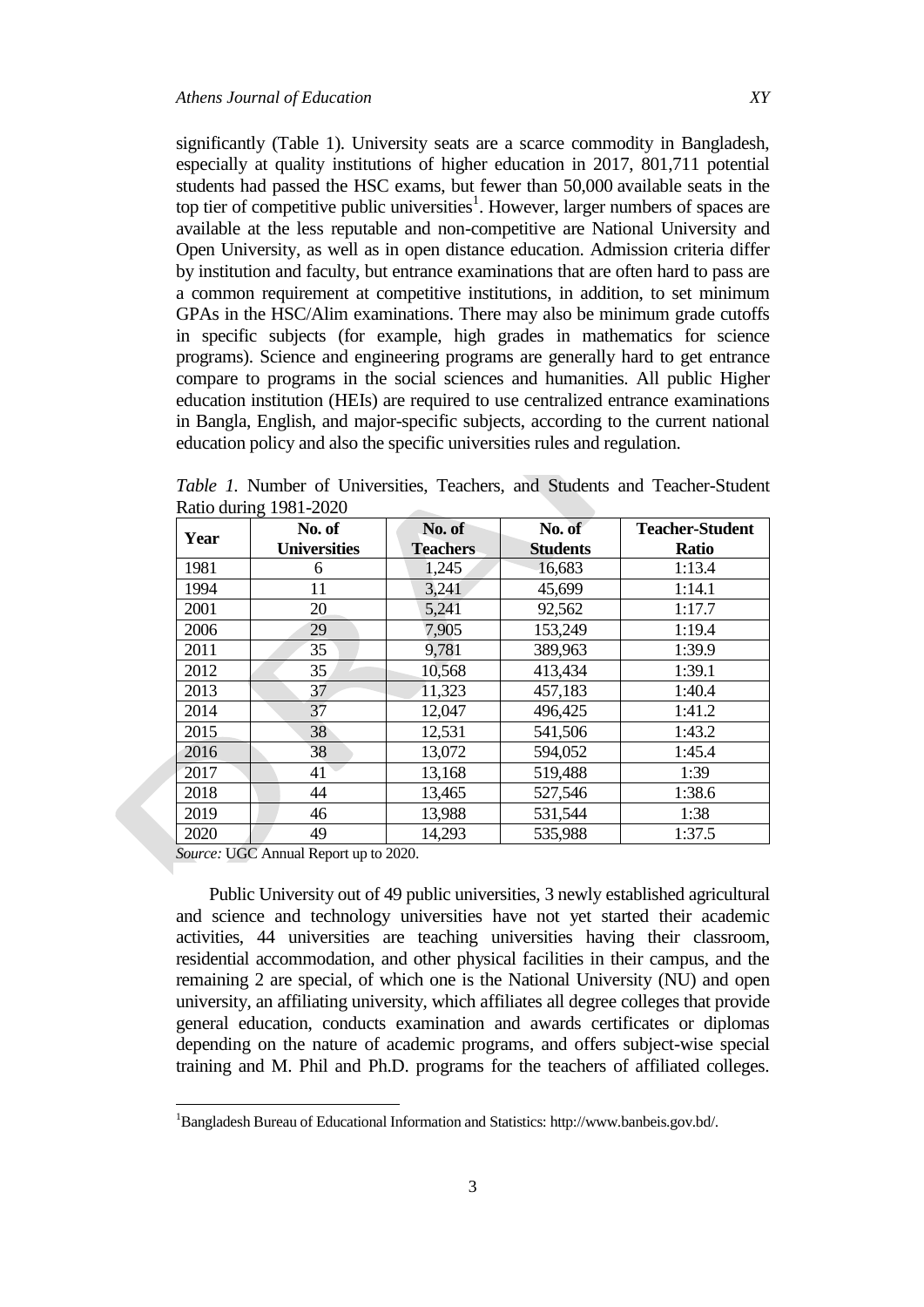Public universities are the foremost choice of the majority of students seeking higher education. This is for various reasons. First, these universities offer a wide range of subjects in Science, Commerce, Liberal Arts, Humanities, Engineering and Technology, Law, Education and Medicine disciplines. Second, public universities attract the best brains and researchers as teachers although monetary compensation for them is anything far from attractive. Third, the library, laboratory, internet, and research facilities are much better there than anywhere else in the country. Fourth, seminars, symposiums, workshops, debates, exhibitions, and visiting teachers lecture series are often held in these institutions with a wide scope for national and international exposures for promising young knowledge seekers. In 2017, Bangladesh's parliament also passed legislation to create an independent accreditation council. The plan is to have the council accredit universities, public and private, as well as individual study programs, for periods of five years following an initial interim accreditation period of one year (UGC, 2019).

According to the latest UGC report, there are 49 public universities across the country. On average, the teacher-student ratio (TSR) is 1:19 at the public universities except for the National and Open University. The TSR is not ideal at 21 public universities as the ratio was over 1:22 at the institutions. But the UGC is not happy as the teacher-student ratio at many public universities is not satisfactory which is frustrating as it has given a sorry state of education at these institutions.

The teacher-student ratio (TSR) was 1:90 at Chittagong Veterinary and Animal Sciences University, 1:90 at Sylhet Agricultural University, 1:90 at Bangabandhu Sheikh Mujibur Rahman Agricultural University, 1:90 at Sheikh Hasina University, 1:70 at Jashore University of Science and Technology, 1:70 at Bangabandhu Sheikh Mujibur Rahman Digital University, 1:60 at Bangamata Sheikh FojilatunnesaMujib Science and Technology University, 1:44 at Begum Rokeya University, 1:43 at University of Barisal, 1:40 at Bangabandhu Sheikh Mujibur Rahman Science and Technology University, 1:33 at Rajshahi University, 1:38 at Islamic University, 1:53 at Sheikh Mujib Medical University, 1:37 at Hajee Mohammad Danesh Science and Technology University, 1:29 at Mawlana Bhashani Science and Technology University, 1:50 at Chittagong University of Engineering and Technology, 1:24 at Jagannath University, 1:24 at Comilla University, 1:29 at JatiyaKabiKazi Nazrul Islam, 1:25 at Pabna Science and Technology University, 1:32 Rangamati Science and Technology University. Even the teacher-student ratio is not ideal at some renowned and old universities. There are only 1,150 teachers against 38,291 students at Rajshahi University, 399 teachers against 15,057 students at Islamic University, 188 teachers against 8,393 students at Begum Rokeya University, 261 teachers against 3,959 students at Jashore University of Science and Technology, and 312 teachers against 11,547 students at Hajee Mohammad Danesh Science and Technology University (Bangladesh Education Statistics, 2015; UGC, 2019). Whereas the University of Tokyo in Japan: 6.7, Seoul National University of South Korea: 12.6, the University of Science and Technology in China: 8.2, the Indian Institute of Science: 8.4, and the University of Malaya in Malaysia: 10.9 (Solamain, 2018).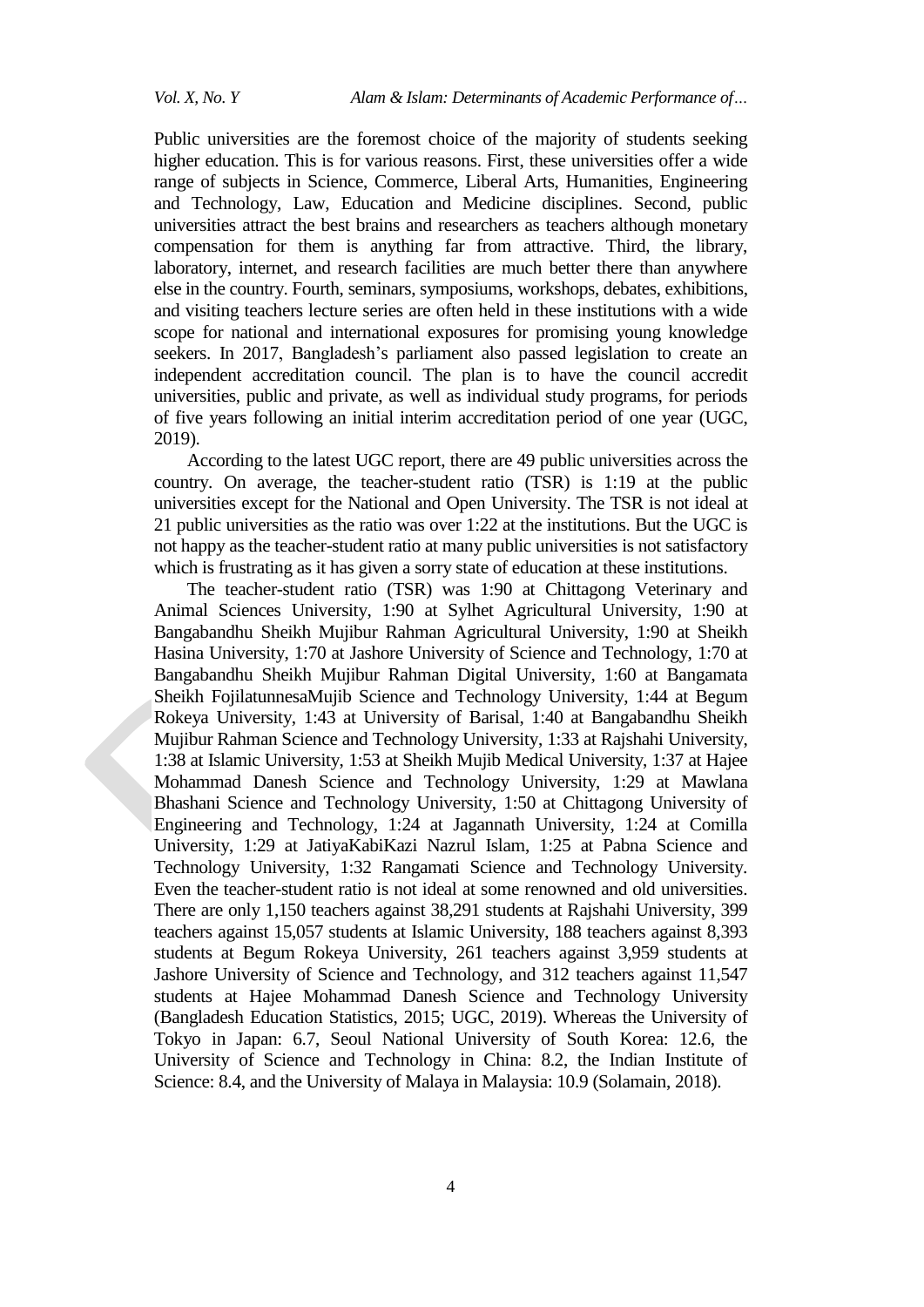#### **Literature Review**

During the last few decades, there have been done several good studies on determinants of academic performance and academic competence all over the world and in Bangladesh. Academic performance is dependent upon how well the students manage their course load describes in their curriculum. Academic competence is also indicative of the extent to which the curriculum is interesting for the students to enjoy the classes. Students' academic performance in higher education is affected by various socio-economic, psychological, and environmental factors (Hijazi & Naqvi, 2006). A review of the works that have been done related to the present study reveals a wide range of factors including socio-economic, demographic, and cultural that vary from one area to another area and also one country to another country. Thus, a review of the literature is necessary to know about the earlier studies accomplished in the field. Only the expectable literature in the perspective of the current studies is reviewed in a few words.

Hosseini (2014) observed that the teachers regarding their change of performance in the classroom, despite the passing of several years. She also indicated that they made positive use of the pattern. All the teachers participating in the course stated that attending the course helped them to move away from teacher-centered toward learner-centered classes, which has made their students very enthusiastic.

Jacobsen and Forste (2011) investigated students' perspectives on the potential of current educational strategies to encourage creativity in university students. The survey data reveals a strong tendency of university faculty to rely on didactic, memory-based instruction, even though respondents also recognized that this form of learning was not motivating for their current students. She recognized that higher education has encompassed philosophies and aims directed at the knowledge creation and cultural development of a nation.

Monem and Baniamin (2010) suggested that better understanding among teachers and students, the introduction of modern teaching methods, and dedication of teachers and students can improve the culture of higher education in Bangladesh. They also believe that a proper academic calendar can bring discipline. Initiate to free the universities from the clutches of politics can play a lot of the overall improvement of the universities.

Islam (2016) suggested that the no University of Bangladesh is managed to 'rank' in the list of top-ranking universities in the world. He alleged that it has been happened due to a lack of good governance in the education sector. Does he also arise that does governance matters for quality education? What types of governance problems confronting quality education in Bangladesh? What is the role of the UGC and how does it play its role in respect to good governance in the higher education sector in the country? He argues and explores the answers to these questions as well as puts forward policy implications in this regard.

Shahiduzzaman, Ali, and Islam (2017) suggested that the guardians and the teachers take more attention to their wards and students respectively to improve their future academic performance. The university authority should take care of the students especially of science, law, and art faculty for their academic improvement.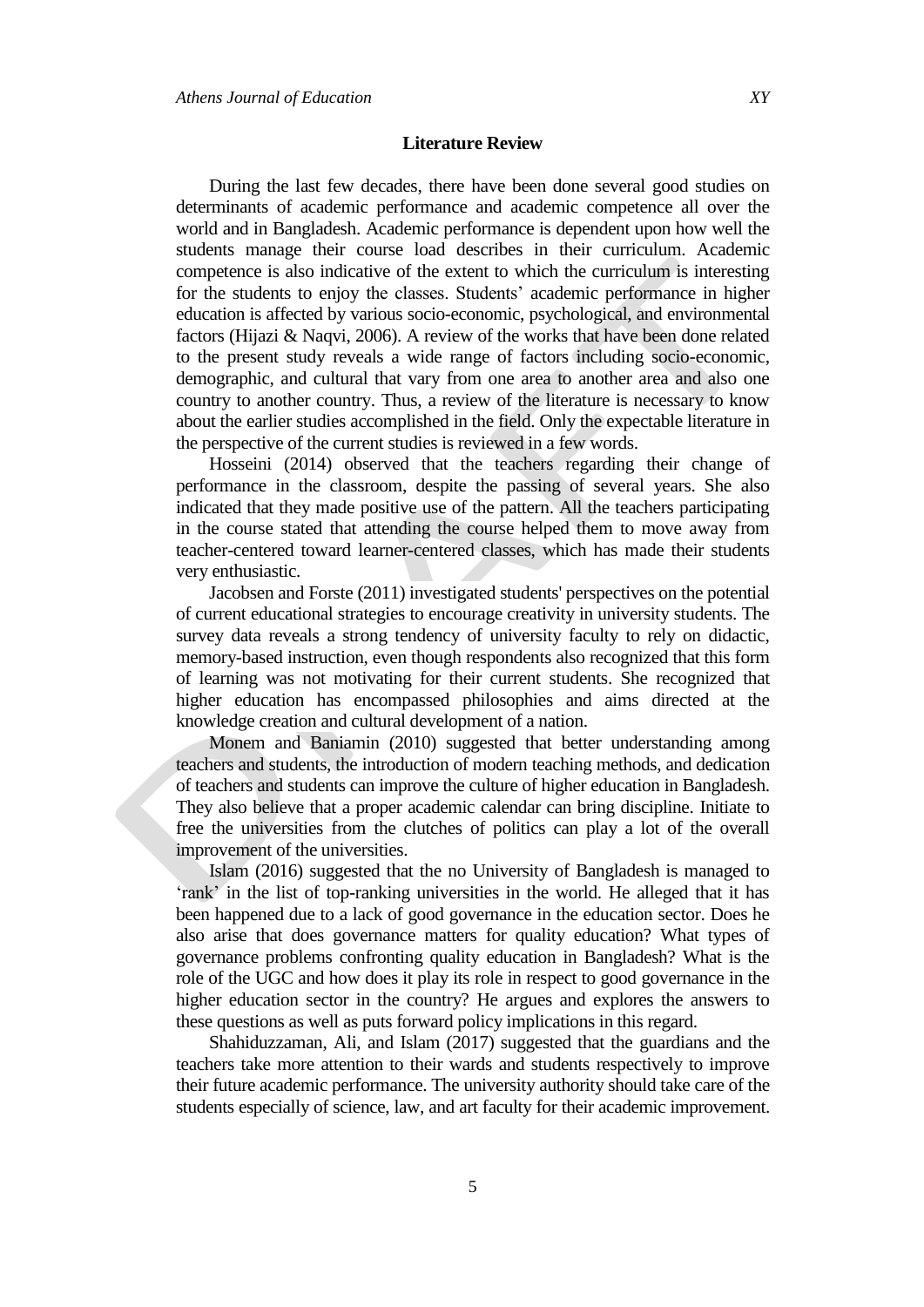The students may be advised to reduce their monthly expenditure and not to drop their studies in any semester. Despite that, the guardians and university authorities should take more attention to the male students in their academic study period.

 Sothan (2018) observed that personal backgrounds played a potential role in predicting the academic performance of undergraduate students. Some researchers argued that older students performed better than younger ones (Guney, 2009; Alhajraf and Alasfour, 2014; Kim et al., 2016).

### **Methodology**

Data were extracted from two public universities named Rajshahi University (RU) and Pabna University of Science and Technology (PUST). The primary consideration in the sample selection of these studies is to include representative and adequate numbers of cases to perform meaningful analysis. This study has been conducted under a purposive sampling procedure because of the timeconsuming and constraints of the cost of sampling. Based on that sampling procedure, the present study has considered 1,000 respondents as a sample size. Among the respondents we target 700 will be collected from Rajshahi University out of 26,560 students and the rest of them collected from PUST out of 3,240 students. Finally, we collect 800 respondents at two different universities in Bangladesh. The summary statistics including mean, frequency, and percentage distribution were used to describe study characteristics. Association Ist year result (GPA) and selected socio-demographic variables were assessed by Chi-square test. Finally, logistic regression models were used for identifying the effects of the various selected socio-economic and education-related characteristics of the study population. Al[l analysis](https://www.omicsonline.org/scholarly/market-analysis-journals-articles-ppts-list.php) was performed in SPSS software version 16.

### **Results**

Descriptive analyses, contingency analyses, and logistic regression analyses were used to determine the study objectives. Students' academic performance was categorized as a high GPA achiever group with GPA 3 and above, whereas those with GPA below 3 were categorized as low GPA group. Based on this criteria students were categorized in the low GPA group  $(n = 165)$  and the high GPA group ( $n = 629$ ). The study characteristics of Table 2 represent the selected socioeconomic and education-related variables. Among the variables, Mother education, SSC and HSC GPA, Admitted to the expected institution, admitted to the present department by their own choice, study environment their department, and using internet facilities have a significant effect on the academic performance of the students. Moreover, there is a nonsignificant difference found on religious status, father education, monthly family income, place of residence of the students, year drop after admission, enough books in their own their department seminar and courses finished in due time. Table 3 indicates logistic regression model that showed higher educated mothers, a student in the middle class and high-income family, college types, strategy of studying course teachers, admitted in the present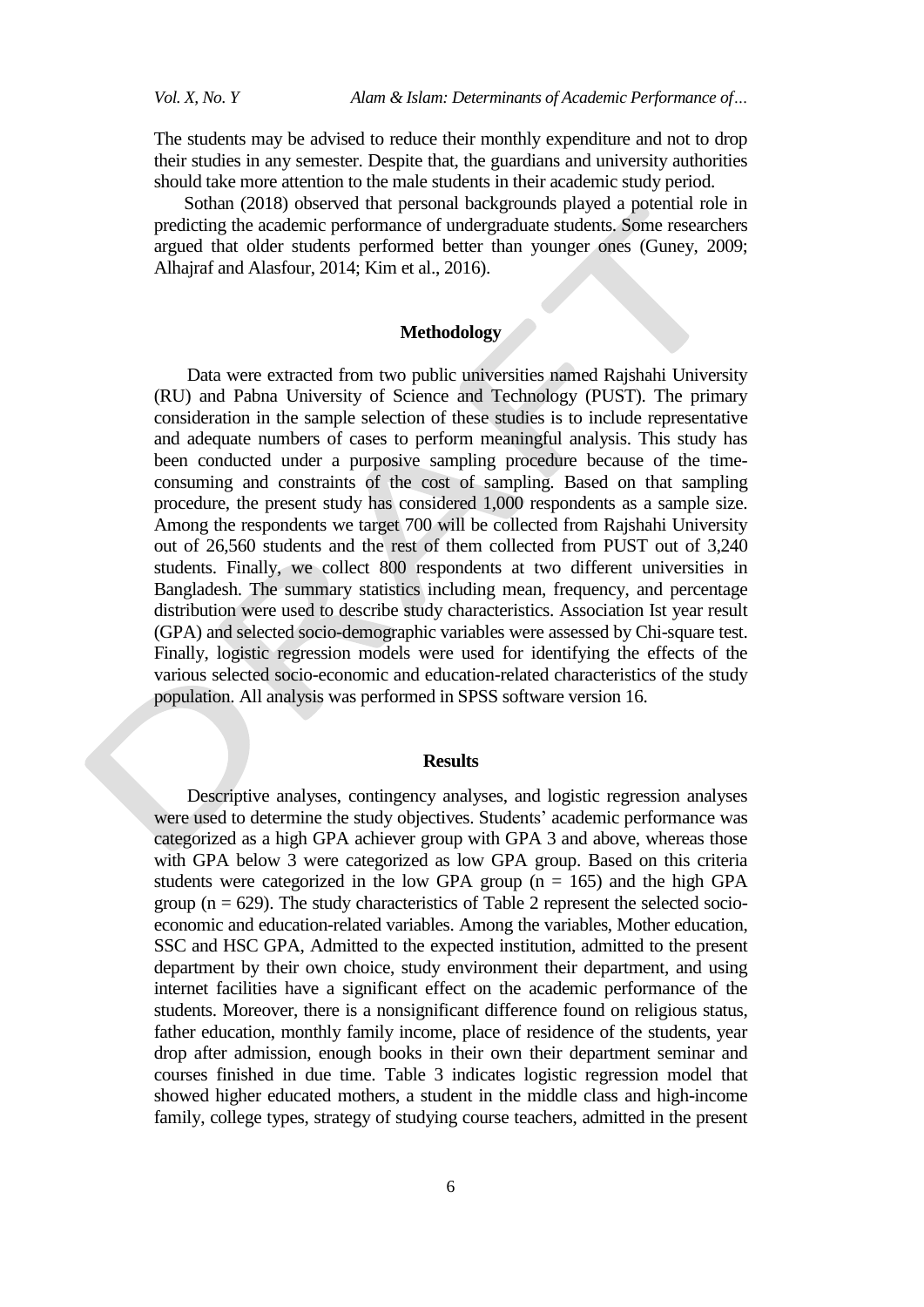department by their own choice, using the internet have a significant effect on academic performance of the students and the other hand gender, finishing courses in time have an insignificant effect on academic performance of the public universities students.

|                                              | $1st$ -year result (in GPA) | $\chi^2$ cal            |                                              |  |
|----------------------------------------------|-----------------------------|-------------------------|----------------------------------------------|--|
| <b>Background Characteristics</b>            | $3.00$                      | $\geq 3.00$             | p-value                                      |  |
| <b>Religious status</b>                      |                             |                         |                                              |  |
| Muslim                                       | 142(21.4%)                  | 522(78.6%)              | $\chi^2_{\text{cal}} = 0.901$                |  |
| Non-Muslim                                   | 23(17.7%)                   | 107(82.3%)              | $p = 0.343$                                  |  |
| <b>Gender</b>                                |                             |                         |                                              |  |
| Male                                         | 103(22.8%)                  | 348(77.2%)              | $\chi^2_{\text{cal}} = 2.684$                |  |
| Female                                       | 62(18.1%)                   | 281(81.9%)              | $p = 0.101$                                  |  |
| <b>Father's education</b>                    |                             |                         |                                              |  |
| Literate                                     | 53(21.0%)                   | 199(79.0%)              | $\chi^2_{\text{cal}} = 0.784$                |  |
| Up to HSC                                    | 56(22.3%)                   | 195(77.7%)              | $p = 0.676$                                  |  |
| <b>Higher Educated</b>                       | 56(19.2%)                   | 235(80.8%)              |                                              |  |
| <b>Mother's education</b>                    |                             |                         |                                              |  |
| Literate                                     | 92(23.7%)                   | 296(76.3%)              | $\chi^2_{\text{cal}} = 8.858$                |  |
| Up to HSC                                    | $60(20.8\%)$                | 228(79.2%)              | $p = 0.012$                                  |  |
| <b>Higher Educated</b>                       | 13(11.0%)                   | 105(89.0%)              |                                              |  |
| Monthly family income (in Taka)              |                             |                         |                                              |  |
| $<$ 15000                                    | $25(16.4\%)$                | 127(83.6%)              | $\chi^2_{\text{cal}} = 2.556$                |  |
| 15000-30000                                  | 109(22.3%)                  | 379(77.7%)              | $p = 0.279$                                  |  |
| >30000                                       | 30(19.7%)                   | 122(80.3%)              |                                              |  |
| <b>Permanent residence</b>                   |                             |                         |                                              |  |
| Rural                                        | 124(20.8%)                  | 473(79.2%)              | $\chi^2_{\text{cal}} = 0.000$                |  |
| Urban                                        | $41(20.8\%)$                | 156(79.2%)              | $p = 0.090$                                  |  |
| <b>Present residence</b>                     |                             |                         |                                              |  |
| Hall                                         | 129(20.4%)                  | 504(79.6%)              | $\chi^2_{\text{cal}} = 3.292$                |  |
| <b>Mess</b>                                  | 19(18.3%)                   | 85(81.7%)               | $p = 0.193$                                  |  |
| Own or Relative's house                      | 17(29.8%)                   | 40(70.2%)               |                                              |  |
| Got expected GPA in SSC                      |                             |                         |                                              |  |
| No                                           | 47(20.9%)                   | 178(79.1%)              | $\chi^2_{\text{cal}} = 0.002$                |  |
| Yes                                          | 118(20.7%)                  | 451(79.3%)              | $p = 0.962$                                  |  |
| <b>GPA</b> in SSC                            |                             |                         |                                              |  |
| $<$ 4.00                                     | 6(42.9%)                    | $8(57.1\%)$             | $\chi^2_{\text{cal}} = 4.219$                |  |
| $\geq 4.00$                                  | 159(20.4%)                  | 621(79.6%)              | $p = 0.040$                                  |  |
| <b>Location of college</b>                   |                             |                         |                                              |  |
| Urban                                        | 127(22.0%)                  | 451(78.0%)              | $\chi^2_{\text{cal}} = 1.832$                |  |
| Rural                                        | 38(17.6%)                   | 178(82.4%)              | $p = 0.176$                                  |  |
| <b>GPA</b> in HSC                            |                             |                         |                                              |  |
| <4.00                                        | 8(44.4%)                    | $10(55.6\%)$            | $\chi^{2}$ cal = 6.265                       |  |
| $\geq 4.00$                                  | 157(20.2%)                  | 619(79.8%)              | $p = 0.012$                                  |  |
| <b>Admitted in expected institution</b>      |                             |                         |                                              |  |
| No                                           | 87(24.8%)                   | 264(75.2%)              | $\chi^2_{\text{cal}} = 6.131$                |  |
| Yes                                          | 78(17.6%)                   | 365(82.4%)              | $p = 0.013$                                  |  |
| Admitted to present department by own choice |                             |                         |                                              |  |
| No                                           | 92(27.1%)                   | 248(72.9%)              | $\chi^2_{cal} = 14.759$                      |  |
| Yes                                          | 72(15.9%)                   | 381(84.1%)              | $p = 0.001$                                  |  |
| <b>Disinterest in study</b>                  |                             |                         |                                              |  |
| No                                           | 49(17.9%)                   | 224(82.1%)              | $\chi^2_{\text{cal}} = 0.926$<br>$p = 0.336$ |  |
| Yes                                          | 69(24.5%)                   | 213(75.5%)              |                                              |  |
| Year drop after admission                    |                             |                         |                                              |  |
| No<br>Yes                                    | 140(20.1%)<br>25(25.8%)     | 557(79.9%)<br>72(74.2%) | $\chi^2_{\text{cal}} = 1.673$<br>$p = 0.196$ |  |
| Course class amount is enough                |                             |                         |                                              |  |
| No                                           | 53(24.7%)                   | 162(75.3%)              | $\chi^2_{\text{cal}} = 2.683$                |  |
|                                              |                             |                         |                                              |  |

*Table 2.* Chi-Square Test of Academic Performance of Students According to the Selected Background Characteristics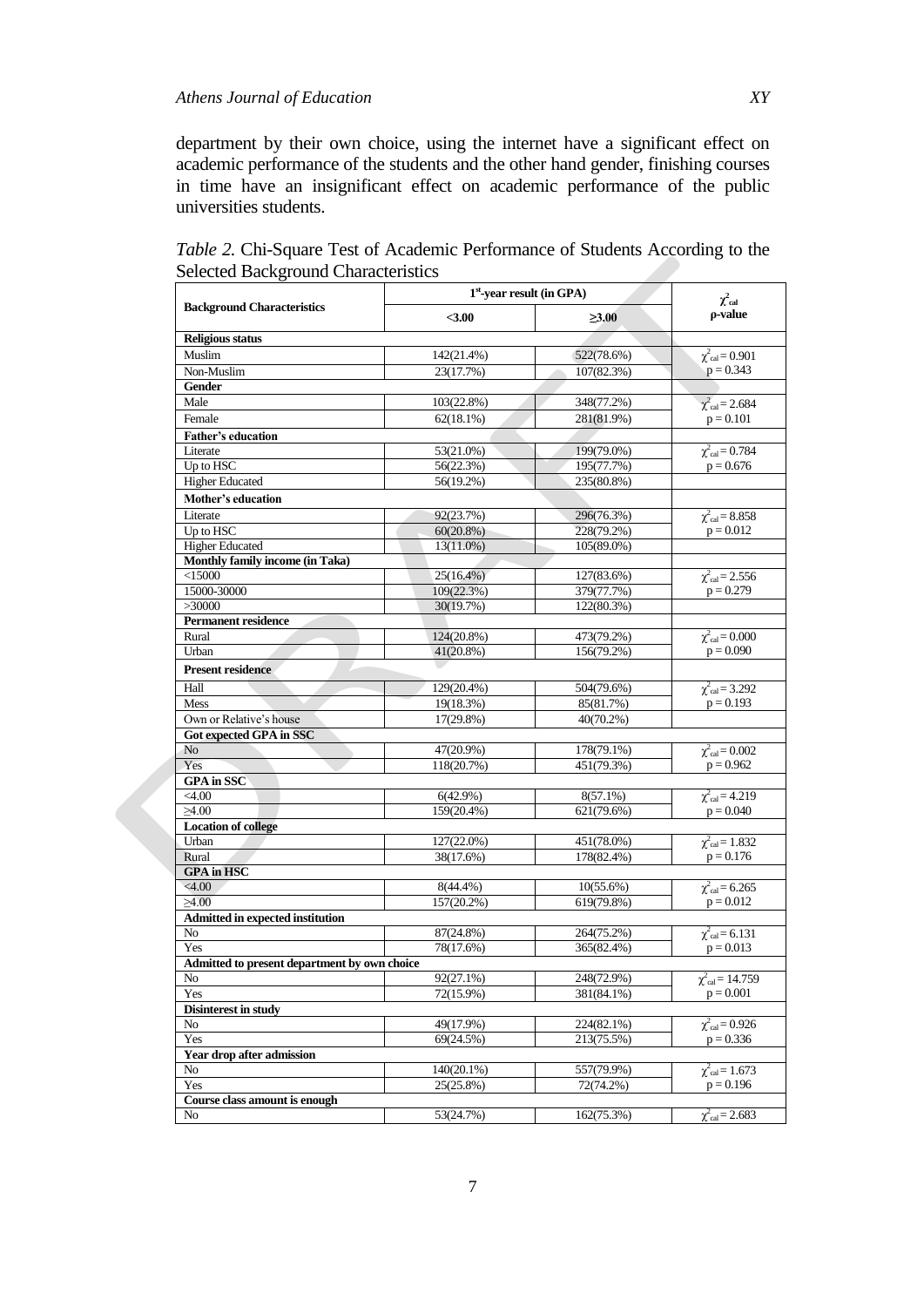*Vol. X, No. Y Alam & Islam: Determinants of Academic Performance of…*

| Yes                                    | 112(19.3%)   | 467(80.7%) | $p = 0.101$                   |  |
|----------------------------------------|--------------|------------|-------------------------------|--|
| <b>Enough books in seminar</b>         |              |            |                               |  |
| N <sub>o</sub>                         | 91(22.6%)    | 312(77.4%) | $\chi^2_{\text{cal}} = 1.610$ |  |
| Yes                                    | 74(18.9%)    | 317(81.1%) | $p = 0.204$                   |  |
| <b>Study environment in department</b> |              |            |                               |  |
| Very good                              | $16(16.2\%)$ | 83(83.8%)  |                               |  |
| Good                                   | 73(19.9%)    | 293(80.1%) | $\chi^2_{\text{cal}} = 7.470$ |  |
| As a whole                             | 55(20.7%)    | 211(79.3%) | $p = 0.058$                   |  |
| Bad                                    | 21(33.3%)    | 42(66.7%)  |                               |  |
| Course finishes in due time            |              |            |                               |  |
| N <sub>o</sub>                         | 69(21.6%)    | 251(78.4%) | $\chi^2_{\text{cal}} = 0.199$ |  |
| Yes                                    | 96(20.3%)    | 378(79.7%) | $p = 0.656$                   |  |
| <b>Study environment in home</b>       |              |            |                               |  |
| Enough                                 | 115(20.3%)   | 452(79.7%) | $\chi^2_{\text{cal}} = 0.300$ |  |
| Inadequate                             | $50(22.0\%)$ | 177(78.0%) | $p = 0.584$                   |  |
| Use of internet                        |              |            |                               |  |
| N <sub>o</sub>                         | $6(10.2\%)$  | 53(94.4%)  | $\chi^2_{\text{cal}} = 4.359$ |  |
| Yes                                    | 159(21.6%)   | 576(78.4%) | $p = 0.037$                   |  |

# *Table 3.* The Results of Logistic Regression for the Effects of Selected Background Characteristics on the Academic Performance of the Students

| <b>Background characteristics</b>                   | <b>Adjusted odds ratio</b> | 95% CI |              | p-value |
|-----------------------------------------------------|----------------------------|--------|--------------|---------|
|                                                     |                            | Lower  | <b>Upper</b> |         |
| <b>Gender</b>                                       |                            |        |              |         |
| Male <sup>(RC)</sup>                                | 1.00                       |        |              |         |
| Female                                              | 0.90                       | 0.622  | 1.313        | 0.596   |
| <b>Mother's Education</b>                           |                            |        |              |         |
| Literate <sup>(RC)</sup>                            | 1.00                       |        |              |         |
| Secondary to Higher Secondary                       | 1.14                       | 0.772  | 1.670        | 0.518   |
| <b>Higher Educated</b>                              | 2.58                       | 1.361  | 4.881        | 0.004   |
| <b>Monthly family income</b>                        |                            |        |              |         |
| Low-income family $(>=10000$ Tk $)$ <sup>(RC)</sup> | $\mathbf{1}$               |        |              |         |
| Middle-income family (10001-30000 Tk)               | 1.78                       | 1.61   | 3.97         | 0.051   |
| High-income family (above 30000 Tk)                 | 1.45                       | 1.21   | 3.41         | 0.029   |
| <b>Types of college</b>                             |                            |        |              |         |
| Government <sup>(RC)</sup>                          | 1                          |        |              |         |
| Private                                             | 0.71                       | 0.46   | 0.96         | 0.051   |
| The strategy of studying course teacher             |                            |        |              |         |
| Very good $\overline{\text{RC}}$                    | 1                          |        |              |         |
| Good                                                | 0.85                       | 0.63   | 0.97         | 0.030   |
| Average                                             | 0.62                       | 0.57   | 1.63         | 0.087   |
| Bad                                                 | 0.30                       | 0.47   | 0.95         | 0.047   |
| <b>GPA</b> in SSC                                   |                            |        |              |         |
| $<$ 4.00 $^{(RC)}$                                  | 1.00                       |        |              |         |
| $\geq 4.00$                                         | 2.06                       | 0.634  | 6.710        | 0.229   |
| <b>GPA</b> in HSC                                   |                            |        |              |         |
| $<$ 4.00 $^{(RC)}$                                  | 1.00                       |        |              |         |
| >4.00                                               | 2.91                       | 1.036  | 8.139        | 0.043   |
| Admitted to the expected institution                |                            |        |              |         |
| No <sup>(RC)</sup>                                  | 1.00                       |        |              |         |
| Yes                                                 | 1.41                       | 0.543  | 1.656        | 0.612   |
| Admitted in the present department by own choice    |                            |        |              |         |
| No <sup>(RC)</sup>                                  | 1.00                       |        |              |         |
| Yes                                                 | 1.92                       | 1.289  | 2.854        | 0.001   |
| Course class amount is enough                       |                            |        |              |         |
| No <sup>(RC)</sup>                                  | 1.00                       |        |              |         |
| Yes                                                 | 1.175                      | 0.782  | 1.767        | 0.438   |
| Study environment in the department                 |                            |        |              |         |
| Very good <sup>(RC)</sup>                           | 1.00                       |        |              |         |
| Good                                                | 0.73                       | 0.394  | 1.367        | 0.329   |
| As a whole                                          | 0.77                       | 0.398  | 1.469        | 0.421   |
| Bad<br><b>Use of internet</b>                       | 0.49                       | 0.215  | 1.101        | 0.084   |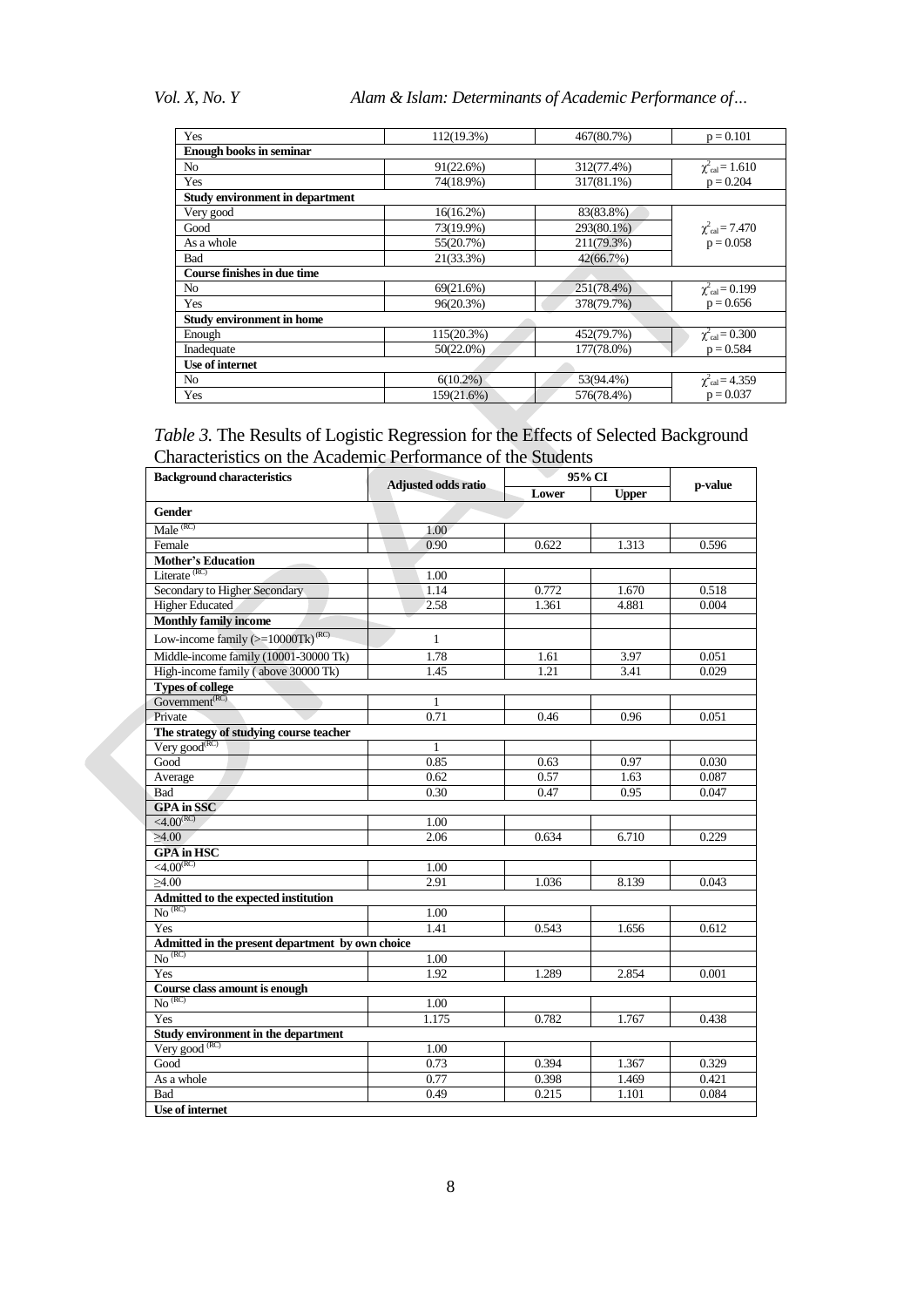| No <sup>(RC)</sup>                         | 1.00 |         |                    |                                |                              |       |
|--------------------------------------------|------|---------|--------------------|--------------------------------|------------------------------|-------|
| Yes                                        | 0.37 |         | 0.149              | 0.903                          | 0.029                        |       |
|                                            |      |         | Lower              | <b>Upper</b>                   |                              |       |
| Finishing course within the scheduled time |      |         |                    |                                |                              |       |
| No <sup>(RC)</sup>                         |      | 1.00    |                    |                                |                              |       |
| Yes                                        |      | 2.13    |                    | 1.53                           | 3.56                         | 0.001 |
| <b>Model summary</b>                       |      |         |                    |                                |                              |       |
| Model $\chi^2$ ( $\rho$ -value)            |      |         | 335.470 (< 0.0001) |                                | $p_{\text{cv}}^2$ = 0.329022 |       |
| -2 log likelihood                          |      | 763.862 |                    |                                | $\lambda = 0.0159$           |       |
| $\cos \&$ Snell R-square                   |      | 0.345   |                    | Stability of<br>$R^2 = 0.9841$ |                              |       |
| Nagelkarke R-square                        |      | 0.460   |                    |                                |                              |       |

Note: Significant at  $p < 0.05$  and "RC" = Reference Category.

#### **Discussion**

Education is the key component of any development of any nation. In Bangladesh, all citizens must undertake ten years of compulsory education which consists of 5 years at primary school level and five years at high school level. Primary and secondary education is financed by the state and free of charge in public schools (CPRB, 2017). After completing the primary school and secondary education they were admitted to higher secondary education and completed this higher secondary education and then admitted tertiary level education or higher education. Bangladesh Nevertheless, access to tertiary-level education is still very limited. Only about 12 percent of the year twelve graduates can enter into higher education in public universities (Shahiduzzaman, Ali, & Islam 2017). More than 80 percent of these students are admitted to the National University (NU) affiliated colleges others are in the public and private universities. Tertiary education in Bangladesh comprises two categories of institutions: degree-awarding universities and colleges affiliated to the National University (NU) (Monem & Baniamin, 2010). There were only 6 universities in Bangladesh at the time of independence in 1971, the University of Rajshahi is one of them. All of those universities were publicly financed autonomous entities. At present, there are 49 such universities, PUST is one of them. The present study focuses on determinants of the academic performance of the students of public universities in Bangladesh. The chi-square test reveals that 56.9% were male respondents and the rest of them were female. Gender and education focused on whether differences in the educational outcomes of males and females were due to biological differences. General overviews of gender and education provide broad information on trends and theories in this field.

Female students have better results than male students. Bangladesh is the fourth-largest Muslim-populated country in the World (Pew Research Center, 2015; BBS, 2011). Muslims are the predominant community of the country and they form the majority of the population in all eight divisions of Bangladesh. The total population in Bangladesh was over 149 million in 2011, which makes up 90% percent of the Muslim population in the country. The Constitution of Bangladesh declares Islam as the state religion (Bangladesh Government, 2015; Bangladesh Education Statistics, 2015). But the study results revealed around 16% of students were Non-Muslims and Non-Muslims students have better results than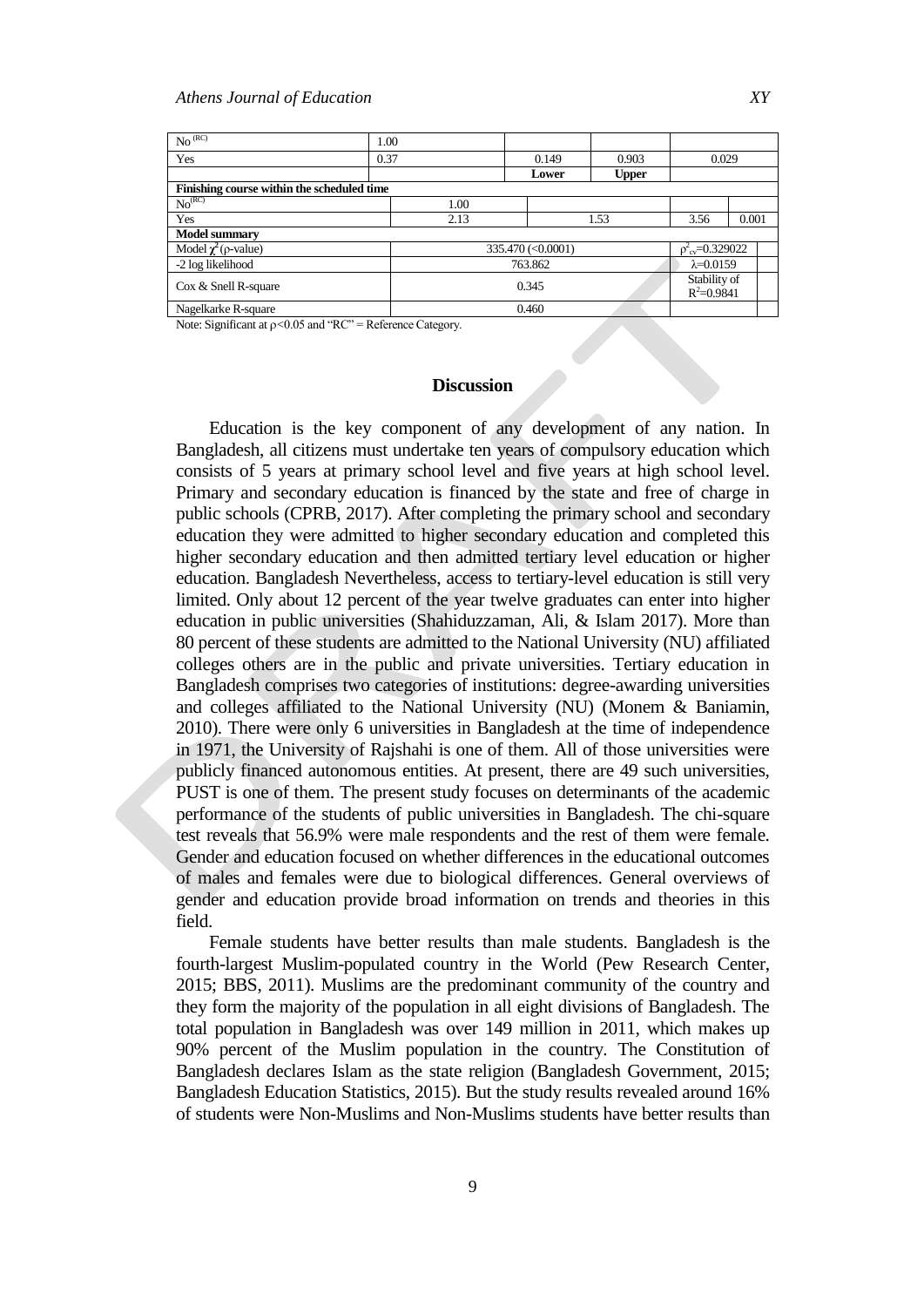Muslim students. A mother"s education level has a long-lasting effect on her children. Whatever else a mom does for her child, achieving a higher level of education can be an accomplishment that has a profound impact. The Foundation for Child Development report Mother"s education and children"s outcomes presents economic, health, and other hard statistics that demonstrate how children benefit from a higher level of mother"s education [\(Urdan](https://www.sciencedirect.com/science/article/pii/S0022440506000380#!) & [Schoenfelder,](https://www.sciencedirect.com/science/article/pii/S0022440506000380#!) 2006; Edcor, 2019). The study showed that students or children with a [higher level](https://www.fcd-us.org/assets/2016/04/Mothers-Education-and-Childrens-Outcomes-FINAL.pdf)  [educated mother](https://www.fcd-us.org/assets/2016/04/Mothers-Education-and-Childrens-Outcomes-FINAL.pdf) had better results (89.0%) than that of a [college-educated mother.](https://www.fcd-us.org/assets/2016/04/Mothers-Education-and-Childrens-Outcomes-FINAL.pdf) Currently, Bangladesh"s education system can be divided into three big stages, 1) primary, 2) secondary and 3) higher education. Primary education is related chiefly to primary-level institutions. Secondary education is comprised of junior secondary and higher secondary level institutions. The main two branches of secondary education are comprised of SSC and Higher Secondary education HSC. After finishing the HSC the students were admitted to higher education. But the SSC and HSC results had a significant effect on student higher education academic performance. This study depicted that very few students get GPAs 4 and above in their SSC and HSC level among them around 57% and 55% of students had better academic performance in higher education level. The admission system of higher education in Bangladesh had three processes such as national university, private university, and public university.

The public university's admission is based on examination on their university rules and regulation. After admission, the students have been admitted to the university according to their examination marks. Among them, many students were admitted by their own subject choice, and the rest of them have been admitted to university rules and regulations. The study results showed that the students who were admitted to the expected institution have better results than unexpected on the other hand the students who were admitted by their own subject choice had much better results than the rest of them. Study environment designs should facilitate modern learning methods that prepare students for department, careers, and citizenship in the twenty-first century. Students are expected to show what they know through problem-solving and in-depth demonstration of subject matters. It makes sense that students would do better when they learn in positive environments. After all, most people would agree that some environments are more conducive to learning and academic performance (Kilbourne, Scott-Webber, & Kapitula, 2017). The study results revealed that the students who were answered very well (83.8%) of their departmental study environment and had bad (66.7%).

The Internet has immense potential to improve the quality of education, which is one of the pillars of sustainable development goals (SDGs, 2030). This Internet Society briefing outlines ways in which policymakers can unlock that potential through an enabling framework for access to the internet or use of the internet. It sets out five priorities for policymakers: infrastructure and access, vision and policy, inclusion, capacity, and content and devices. Together these represent key considerations for unlocking access to the internet in support of education. It can improve the quality of education in many ways (UNHR, 1996). It opens doorways to a wealth of information, knowledge, and educational resources, increasing opportunities for learning in and beyond the classroom (Broadband Commission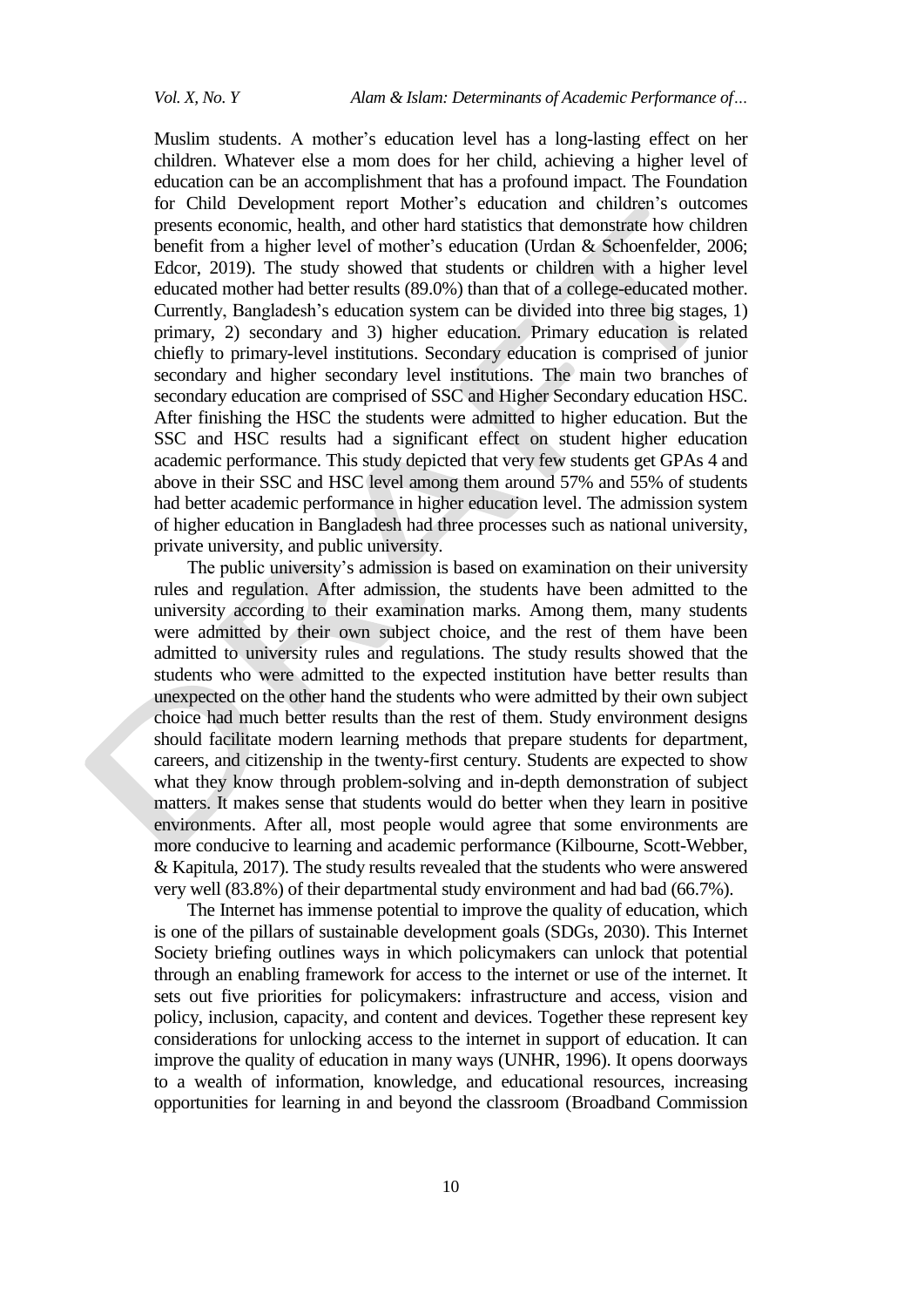Working group on Education, 2013). Teachers use online materials to prepare lessons, and students extend their range of learning using the internet. The study results showed that around 92.6% of students had used the internet for their study purposes. Among them, the students who use the internet had a much better result and same time better academic performance of the classes compared to those who were not using the internet.

## **Conclusion**

Academic achievement as well as education of students imposes a high impact to create better citizens and plays a vital role in producing the best quality manpower and leader for economic and social development of the country. In this study, it was tried to explore the factors that influenced the academic performance of the students at higher education level in public universities in Bangladesh. Hence, according to the study, it is recommended that, as parent's education and profession are vital predictors associated with their academic performance, the parents need to give more attention to their son or daughter and also the students have to study properly to improve their future academic performance. Besides, the institutes should have to create a proper study environment by improvement and digitalization of the classrooms, well teacher and students understanding, etc. that make the student"s more attentive to the classroom and make them capable of achieving a good result. In addition, excessive internet use can impede the progress of the student. Thus, the academic performance of the students in higher education will be improved and it should help to produce a well-educated citizen as well as to produce quality manpower for the nation.

#### References

- Alhajraf, N. M., & Alasfour, A. M. (2014). The Impact of Demographic and Academic Characteristics on Academic Performance. *International Business Research, 7*(4), 92-100.
- Ali, N., Jusoff, K., Ali, S., Mokhtar, N., & Salamat, A. S. A. (2009). The Factors Influencing Students" Performance at Universiti Teknologi MARA Kedah, Malaysia. *Management Science and Engineering, 3*(4), 81-90.
- Bangladesh Bureau of Statistics BBS (2011). *Population Census – 2011*. BBS.
- Bangladesh Education Statistics (2015). *[Bangladesh: Education for All 2015 National](http://unesdoc.unesco.org/images/0023/002305/230507e.pdf)  [Review](http://unesdoc.unesco.org/images/0023/002305/230507e.pdf)*. Ministry of Primary and Mass Education, Government of Bangladesh.
- Bangladesh Government (2015). *Official Census Results from 2011*. Bangladesh Government.
- Battle, J., & Lewis, M. (2002). The Increasing Significance of Class: The Relative Effects of Race and Socioeconomic Status on Academic Achievement. *Journal of Poverty, 6*(2), 21-35.
- Broadband Commission Working group on Education (2013). *Technology, Broadband and Education: Advancing the Education for All Agenda*. International Telecommunication Union, United Nations.
- CPRB (2017). *The Constitution of the People's Republic of Bangladesh: Article 17 (Free and Compulsory Education*. CPRB.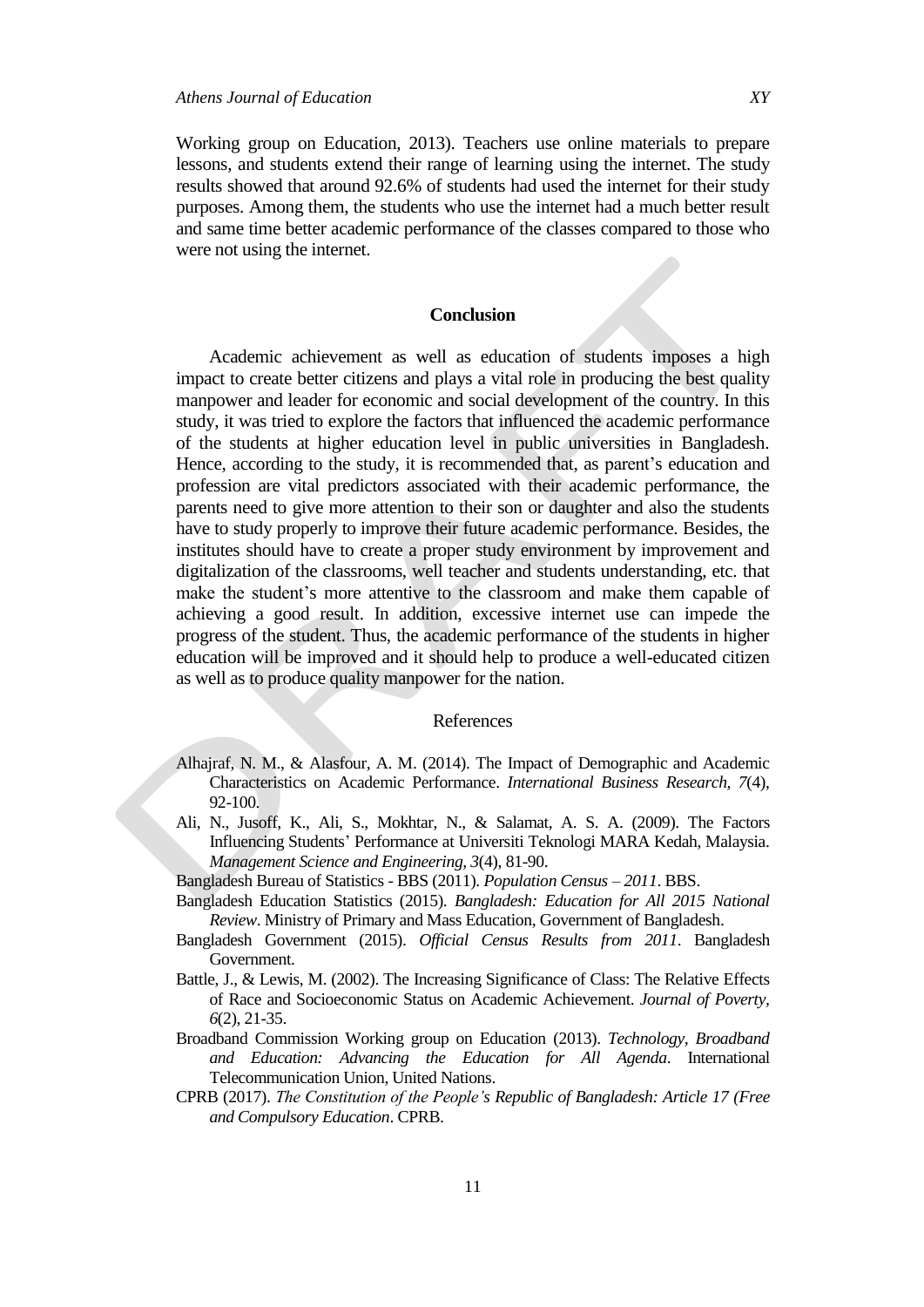- Crosnoe, R., Johnson, M. K., & Elder, J. G. H. (2004). School Size and the Interpersonal Side of Education: An Examination of Race/Ethnicity and Organizational Context. *Social Science Quarterly, 85*(5), 1259-1274.
- Edcor (2019). *A Mother's Education Level Impacts her Children*. Edcor
- Guney, Y. (2009). Exogenous and Endogenous Factors Influencing Students" Performance in Undergraduate Accounting Modules. *Accounting Education*, *18*(1), 51-73.
- Hanushek, E. A. (1997). Assessing the Effects of School Resources on Student Performance: An Update. *Educational Evaluation and Policy Analysis, 19*(2), 141- 164.
- Hijazi, S., & Naqvi, S. (2006). Factors Affecting Students Performance: A Case of Private Colleges, Bangladesh. *Journal of Sociology, 3*(1), 12-17.
- Hosseini, A. S. (2014). The Effect of Creativity Model for Creativity Development in Teachers. *International Journal of Information and Education Technology, 4*(2), 138- 142.
- International Monetary Fund IMF (2019). *Real GDP Growth: Annual Percent Change*. IMF.
- Islam, M. S. (2016). Higher Education Governance in Bangladesh, Role of University Grants Commission. Presented in the I*NSEARCH 2016, International Conference on Development, Governance and Transformation at BARD*. Comilla, Bangladesh. December 27-28.
- Jacobsen, W. C., & Forste, R. (2011). The Wired Generation: Academic and Social Outcomes of Electronic Media Use Among University Students. *Cyberpsychology, Behavior, and Social Networking, 14*(5), 275-280.
- Kapur, R. (2018). *Factors Influencing the Student's Academic Performance in Secondary Schools in India*. Retrieved from: https://www.researchgate.net/publication/324819 919. [Accessed 2 August 2021.]
- Kilbourne, J. R., Scott-Webber, L., & Kapitula, L. R. (2017). An Activity-Permissible Classroom: Impacts of an Evidence-Based Design Solution on Student Engagement and Movement in an Elementary School Classroom. *Children, Youth, and Environments, 27*(1), 112-134.
- Kim, T., J. Y. Chang, S. J. Myung, Y. Chang, K. D., Park, W. B., & Shin, C.S. (2016). Predictors of Undergraduate and Postgraduate Clinical Performance: A Longitudinal Cohort Study. *Journal of Surgical Education, 73*(4), 715-20.
- Monem, M., & Baniamin, H. M. (2010). Higher Education in Bangladesh: Status, Issues, and Prospects. *Pakistan Journal of Social Sciences*, *30*(2), 293-305.
- Pew Research Center (2015). *Countries with the Largest Muslims Population*. Pew Research Center.
- Psacharopoulos, G., & Woodhall, M. (1997). *Education for Development: An Analysis of Investment Choice*. New York: Oxford University Press.
- Sarkar, S. H., & Hossain, S. Z. (2019). Higher Education Systems and Institutions, Bangladesh. In *Encyclopedia of International Higher Education Systems and Institutions* (pp.1-10). Springer Nature.
- Shahiduzzaman, M., Ali, M. K., & Islam, M. R. (2017). Factors Influencing the Academic Performance of Undergraduate Students of Private Universities in Bangladesh: Modeling Approach. *Human Evolution, 32*(1-2), 43-55.
- Solamain, M. (2018). *The Teacher-Student Ratio is not Ideal at Many Public Universities in Bangladesh and Other Asian Countries*. Daily Sun.
- Sothan, S. (2018). The Determinants of Academic Performance: Evidence from a Cambodian University. *Studies in Higher Education*, *44*(1), 1-16.